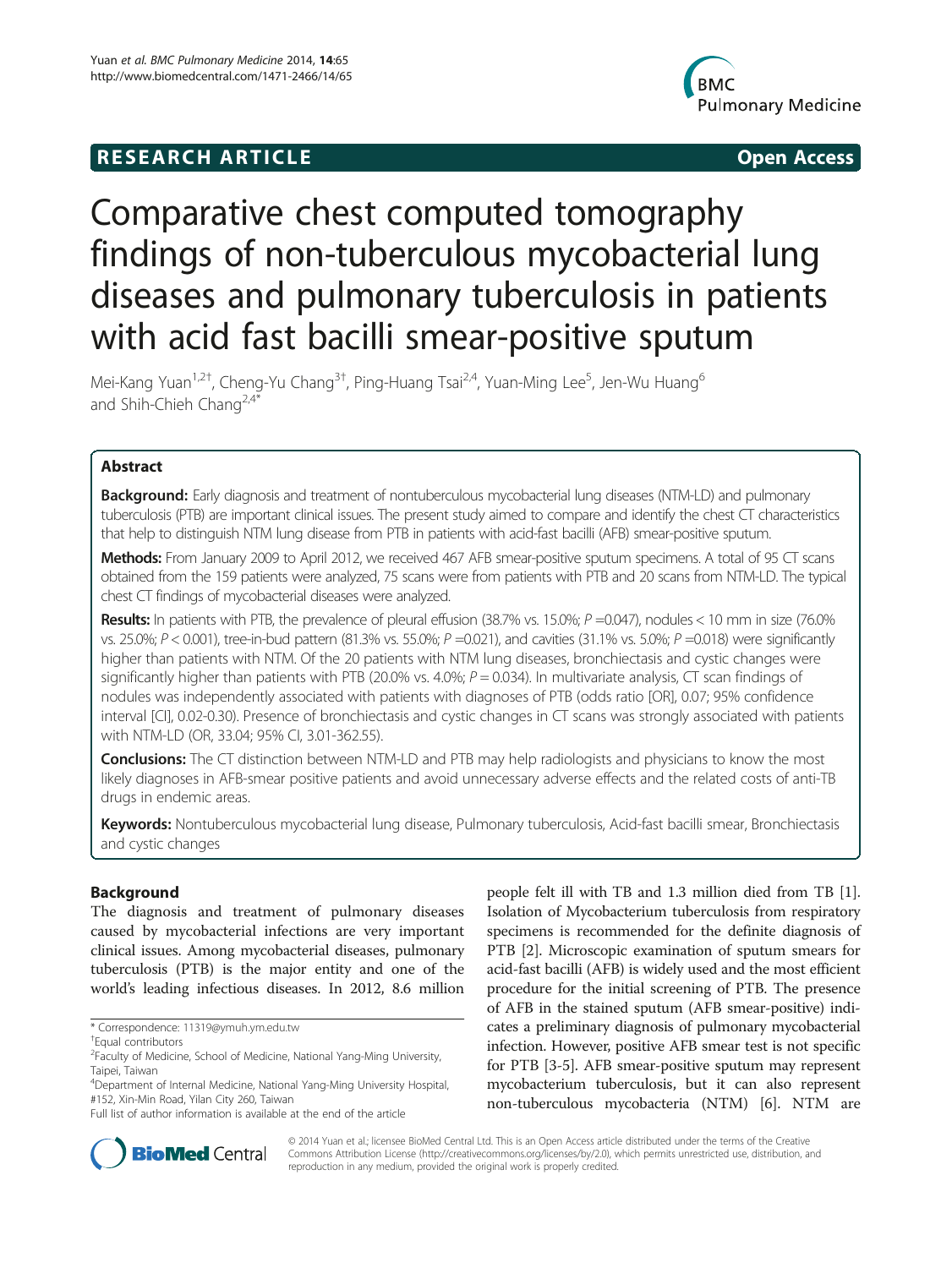<span id="page-1-0"></span>ubiquitous organisms and its radiographic abnormalities and clinical symptoms changes slowly as compared with PTB [\[7](#page-4-0)]. In endemic areas, it is not uncommon to administer empirical anti-TB drugs in clinically suspected PTB patients with AFB smear-positive sputum. The isolation prevalence of NTM has increased gradually, which raise the concerns of unnecessary adverse effect and costs of anti-TB drugs [\[8,9\]](#page-4-0). Therefore, additional diagnostic tools that help differentiate PTB and NTM is relevant in patients pending culture results. Radiological manifestations such as computed tomography (CT) features are useful to aid the diagnosis of PTB and NTM before definite mycobacterial culture because of its great availability and short examination time [[10](#page-4-0)]. The aim of this study is to compare and identify the chest CT characteristics that help to distinguish NTM lung disease from PTB in patients with AFB smear-positive sputum.

## **Methods**

#### **Patients**

From January 2009 to April 2012, we received 9,267 sputum specimens from 3,958 patients at the laboratory of National Yang-Ming University Hospital (a 512-bed regional teaching hospital in Yilan, Taiwan) and the Far Eastern Memorial Hospital (a 1050-bed tertiary medical center in Taipei, Taiwan). Of these sputum specimens, 467 from 236 patients were AFB stain-positive. Only 134 of the AFB stain-positive patients had proven pulmonary TB, and 25 patients proven NTM lung diseases. A total of 95 CT scans obtained from the 159 patients were analyzed, 75 scans were from patients with PTB and 20 scans from NTM lung disease. The study was approved by the Institutional Review Boards of the National Yang-Ming University Hospital and the Far Eastern Memorial Hospital. All participants gave written informed consent and agree of information collection in the study. All images of the participants were taken as part of standard patient care.

#### Diagnosis of pulmonary TB and NTM

All of the sputum specimens were treated with Ziehl-Neelsen staining. TB polymerase chain reaction (PCR) was performed with in-house IS6110-based PCR assays [[11\]](#page-4-0). Mycobacterial cultures were performed using Löwenstein-Jensen medium [\[12\]](#page-4-0). Patients were diagnosed with pulmonary TB if M. tuberculosis was isolated from their sputum or tissue specimens. NTM was diagnosed according to mycobacterial cultures and the American Thoracic Society (ATS) guideline [\[13](#page-4-0)].

#### CT scanning methods

The CT scans were original films obtained from each institution. All CT examinations were performed within 3 months of AFB smear test. Conventional CT scans were performed with a 5 mm slice-thickness at 5 mm intervals by using multi-detector CT (Philips Brilliance 64). HRCT images were obtained with a 1 mm slice-thickness at 10 mm intervals. Scanning extended from the lung apices to below the costophrenic angles at maximum inspiration. The CT scans were reviewed independently by two experienced radiologists and pulmonary specialists blinded to the patient's microbiology results. The final decisions regarding the findings were determined by consensus.

#### Statistical analysis

All statistical analyses were conducted using SPSS software for Windows (v 20; IBM Corporation, Armonk, NY, USA). Data are presented as frequencies for categorical variables, and by mean ± standard deviation for numerical variables. Categorical variables were compared using a chi-square test or Fisher's exact test, and continuous variables were compared using an independent unpaired t-test. Univariate analysis was performed to evaluate the characteristic CT findings. Multivariate analysis was conducted using a logistic regression model to determine the independent predictive factors for patients with PTB and NTM infections. P-values of less than 0.05 were considered to be significant.

| Table 1 Clinical characteristics of patients with pulmonary tuberculosis and NTM lung diseases |  |  |  |
|------------------------------------------------------------------------------------------------|--|--|--|
|------------------------------------------------------------------------------------------------|--|--|--|

|                    | Pulmonary tuberculosis $n = 75$ | NTM lung disease $n = 20$ | P value |
|--------------------|---------------------------------|---------------------------|---------|
| Age, years         | $65.57 \pm 18.20$               | $67.60 \pm 14.63$         | 0.647   |
| Male               | 58 (77.3)                       | 11(55.0)                  | 0.047   |
| Ever smoker        | 24(32.0)                        | 3(15.0)                   | 0.134   |
| Diabetes mellitus  | 14(18.7)                        | 3(15.0)                   | 1.000   |
| Malignancy         | 3(4.0)                          | 0(0.0)                    | 1.000   |
| Autoimmune disease | 2(2.7)                          | 1(5.0)                    | 0.512   |
| <b>COPD</b>        | 9(12.0)                         | 4(20.0)                   | 0.463   |
| Pneumoconiosis     | 1(1.3)                          | 1(5.0)                    | 0.378   |

Numbers in parentheses are percentages. NTM: non-tuberculosis mycobacterium; COPD: chronic obstructive pulmonary disease.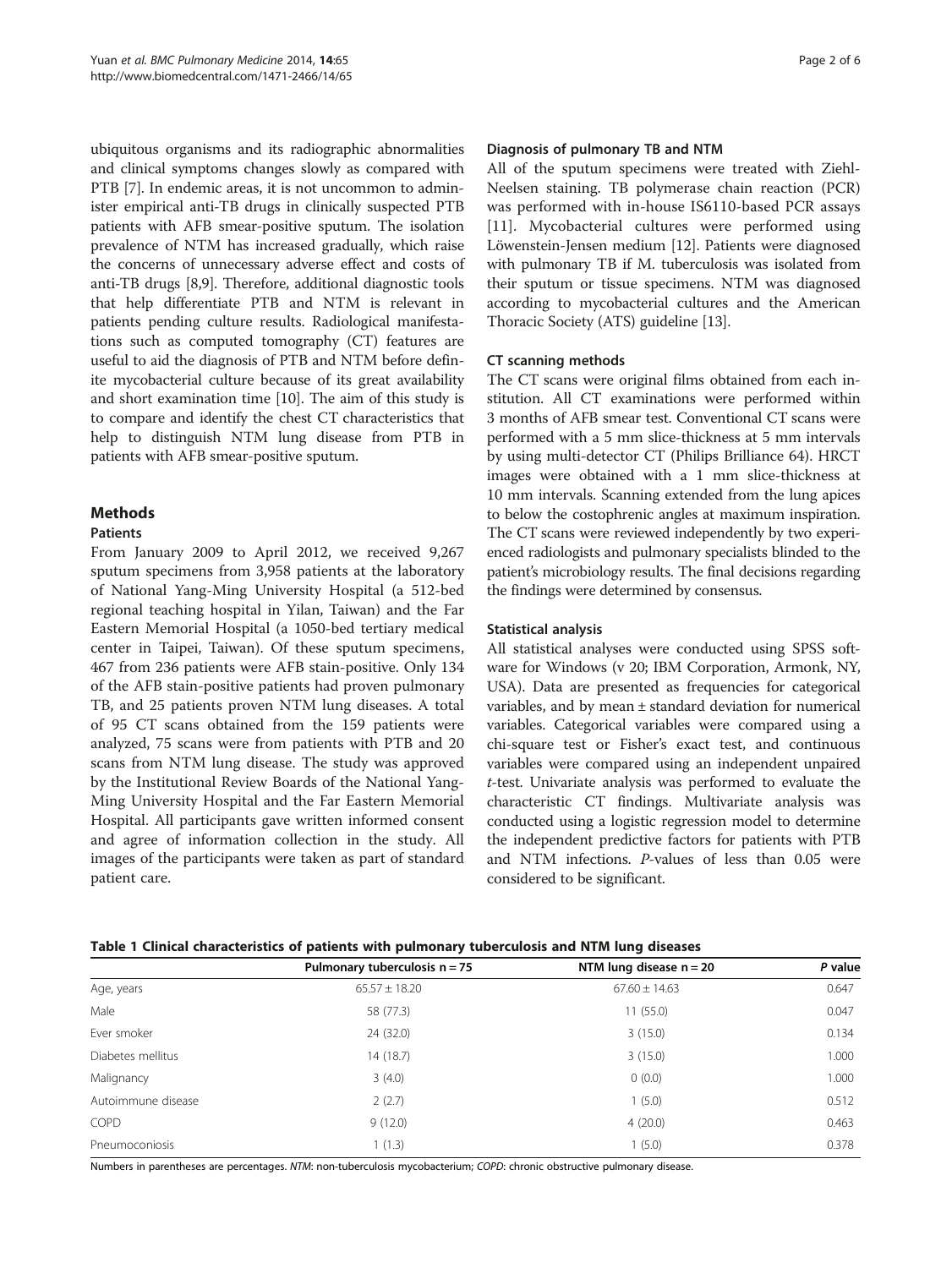#### Results

The 75 patients with PTB included 58 men and 17 women with a mean age ± standard deviation of 65.6 years ±18.2 (range, 23–86 years). The 20 patients with NTM included 11 men and 9 women with a mean age ± standard deviation of 67.6 years ±14.6 (range, 30–92 years). The clinical data are summarized in Table [1](#page-1-0). The CT findings were classified as presence or absence of pleural effusion, cavity formation, atelactasis, consolidation, nodules less than 10 mm in size, tree-in-bud pattern (branching centrilobular nodules), interlobular septal thickening, lung volume reduction, bronchiectasis, lymphadenopathy, calcified lymph nodes, as well as bronchiectasis and cystic changes. Of the 75 patients with PTB, 29 (38.7%) had pleural effusion vs. 3 (15.0%) in patients with NTM ( $P = 0.047$ ). 57 (76.0%) patients with PTB had nodules vs. 5 (25.0%) patients with NTM  $(P < 0.001)$ . 61 (81.3%) patients with PTB had tree-in-bud opacities vs. 11 (55.0%) patients with NTM  $(P = 0.021)$  (Figure 1). And 23 (31.1%) patients with PTB had cavities vs. 1 (5.0%) patient with NTM ( $P = 0.018$ ). Consalidation, lymphadenopathy and calcified lymph nodes were also more common in PTB patients. Of the 20 patients with NTM lung diseases, 4 (20.0%) had bronchiectasis and cystic changes vs. 3 (4.0%) patients with PTB;  $(P = 0.034)$  (Figures 2 and 3). Atelactasis, bronchiectasis without cystic changes and lung parenchymal volume reduction were more common in NTM lung diseases, but the univariate statistical results were not significant (Table [2\)](#page-3-0). In multivariate analysis, CT scan findings of nodules was independently associated with patients with diagnoses of PTB (odds ratio [OR], 0.07; 95% confidence interval [CI], 0.02-0.30). Presence of bronchiectasis and cystic changes in CT scans was



Figure 1 Thin section CT of a 72–year-old male with pulmonary tuberculosis demonstrating nodules (arrows) and tree-in-bud pattern (arrowhead); loculated pleural effusion at right lower lung zones.



year-old female with NTM (Mycobacterium avium complex) lung disease demonstrating the bronchiectasis and cystic changes at left upper and lower lobes and at right lower lobe.

strongly associated with patients with NTM lung diseases (OR, 33.04; 95% CI, 3.01-362.55) (Table [3](#page-3-0)).

#### **Discussion**

The present study shows that chest CT findings could help to differentiate pulmonary TB from NTM lung diseases. Upon comparing CT features between PTB and NTM, pleural effusion, nodules are significantly more common in patients with PTB and bronchiectasis combined with cystic changes are significantly more common in patients with NTM infections. In multivariate analysis, presence of nodules is significantly associated with PTB, and bronchiectasis combined with cystic changes are strongly associated with NTM lung diseases.

The definite diagnosis of PTB still depends on PCR or mycobacterial culture from bronchial washing or sputum.



Figure 3 Thin section CT of an 86 –year-old male with NTM (Mycobacterium avium complex) lung disease demonstrating the bronchiectasis and cystic changes at left upper lobe.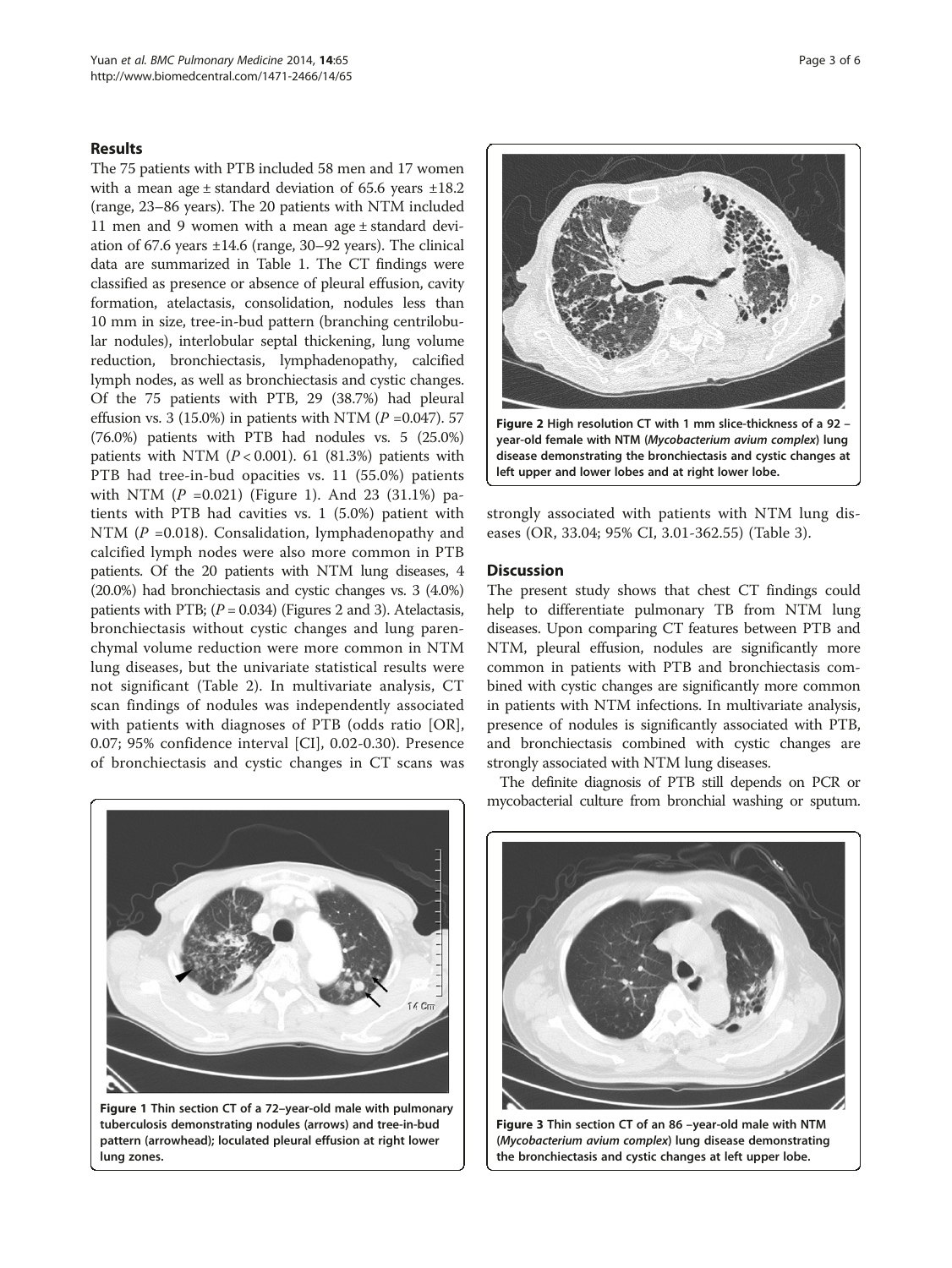|                                   | Pulmonary tuberculosis $n = 75$ | NTM lung diseases $n = 20$ | P value |
|-----------------------------------|---------------------------------|----------------------------|---------|
| Chest CT findings                 |                                 |                            |         |
| Pleural effusion                  | 29 (38.7)                       | 3(15.0)                    | 0.047   |
| Cavities                          | 23(31.1)                        | 1(5.0)                     | 0.018   |
| Atelectasis                       | 41 (54.7)                       | 12 (60.0)                  | 0.670   |
| Consolidation                     | 41 (54.7)                       | 9(45.0)                    | 0.442   |
| Random nodules                    | 57 (76.0)                       | 5(25.0)                    | < 0.001 |
| Interlobular septal thickening    | 67 (89.3)                       | 17 (85.0)                  | 0.694   |
| <b>Bronchiectasis</b>             | 10(13.3)                        | 4(20.0)                    | 0.484   |
| Lung volume reduction             | 7(9.3)                          | 4(20.0)                    | 0.236   |
| Tree-in-bud pattern               | 61(81.3)                        | 11(55.0)                   | 0.021   |
| Lymphadenopathy                   | 18 (24.0)                       | 1(5.0)                     | 0.066   |
| Calcified lymph nodes             | 5(6.7)                          | 0(0.0)                     | 0.580   |
| Bronchiectasis and cystic changes | 3(4.0)                          | 4(20.0)                    | 0.034   |

<span id="page-3-0"></span>

| Table 2 Comparative chest CT findings of non-tuberculous mycobacterial lung diseases and pulmonary tuberculosis |  |
|-----------------------------------------------------------------------------------------------------------------|--|
|-----------------------------------------------------------------------------------------------------------------|--|

Numbers in parentheses are percentages. NTM = non-tuberculous mycobacterium.  $CT = computed$  tomography.

Clinical symptoms and image findings also play an important role in the diagnosis of TB. Typical radiological features of pulmonary TB include parenchymal diseases such as consolidation and cavities; pleural effusion, variablesized nodules and lymphadenopathy are well documented and repeatedly reviewed in literatures. The CT findings in our study are mostly identical to the previously reported radiological findings of PTB. Familiar thin-section chest CT findings of nontuberculous mycobacterial infection include bronchiectasis, small and large nodules, centrilobular nodules, consolidation and fibrocavitary lesions [\[14,15](#page-4-0)]. Our study also demonstrates the common radiographic findings of bronchiectasis, tree-in-bud pattern, atelactasis and consolidation in patients with NTM lung diseases, but there are no significant differences as compared with the PTB patients. To our knowledge, the CT finding of bronchiectasis and cystic changes in NTM infection has not been emphasized in the previous studies. Although the radiological evidence of severe bronchiectasis and subsequent cystic changes, which is traditionally described as the honeycomb appearance, usually represents end-stage interstitial fibrosis, it is reported to be a dynamic process and may have different evolution [[16,17\]](#page-4-0). In order to exclude the pre-existing bronchiectasis and cystic changes, the previous films of the four patients with NTM lung diseases demonstrating bronchiectasis and cystic changes were reviewed since the PACS implementation in our institutions from March 2004. Regarding the diagnosis of NTM, the isolation of NTM species from a respiratory sample is an insufficient evidence for the definite diagnosis of NTM lung disease. Some patients with positive NTM culture do not have evidences of pulmonary disease, and such infection may indicate colonization or transient infection. Therefore, the ATS issued diagnostic criteria for NTM lung diseases which not only rely on microbiological examinations, the clinical and radiographic evidences are also essential. Clinical researches have shown that disease attributable to NTM has a rising trend in many developed and developing countries [\[18,](#page-4-0)[19](#page-5-0)]. In endemic areas, immediate and empirical treatment of mycobacterial diseases based on the result of AFB sputum smear has an important impact on disease transmission control. However, the administration of unnecessary empiric anti-TB treatment is not uncommon in real world practice and patients might suffer from the adverse effects of anti-TB drugs. Our colleagues (Shih-Chieh Chang, et al.) issued an article that revealed 40.4% of patients with positive sputum AFB stains did not have pulmonary TB in Taiwan [[20](#page-5-0)]. According to Chang's results, among patients who had positive sputum AFB stains without pulmonary TB, 25.8% were prescribed anti-TB treatment and 44% of them developed various adverse effects (hepatitis: 32%; skin rash: 20%). Although

|  |  | Table 3 Multivariate analysis of predictors for NTM lung diseases |  |  |  |  |  |  |  |
|--|--|-------------------------------------------------------------------|--|--|--|--|--|--|--|
|--|--|-------------------------------------------------------------------|--|--|--|--|--|--|--|

| <b>CT</b> findings                | Odds ratio | 95% CI        |           |
|-----------------------------------|------------|---------------|-----------|
| Bronchiectasis and cystic changes | 33.035     | 3.010-362.552 | Favor NTM |
| Pleural effusion                  | 0.198      | 0.038-1.031   | Favor PTB |
| Random nodules                    | 0.074      | 0.019-0.296   | Favor PTB |

 $CI =$  confidence interval;  $PTB =$  pulmonary tuberculosis;  $NTM =$  nontuberculous mycobacterium.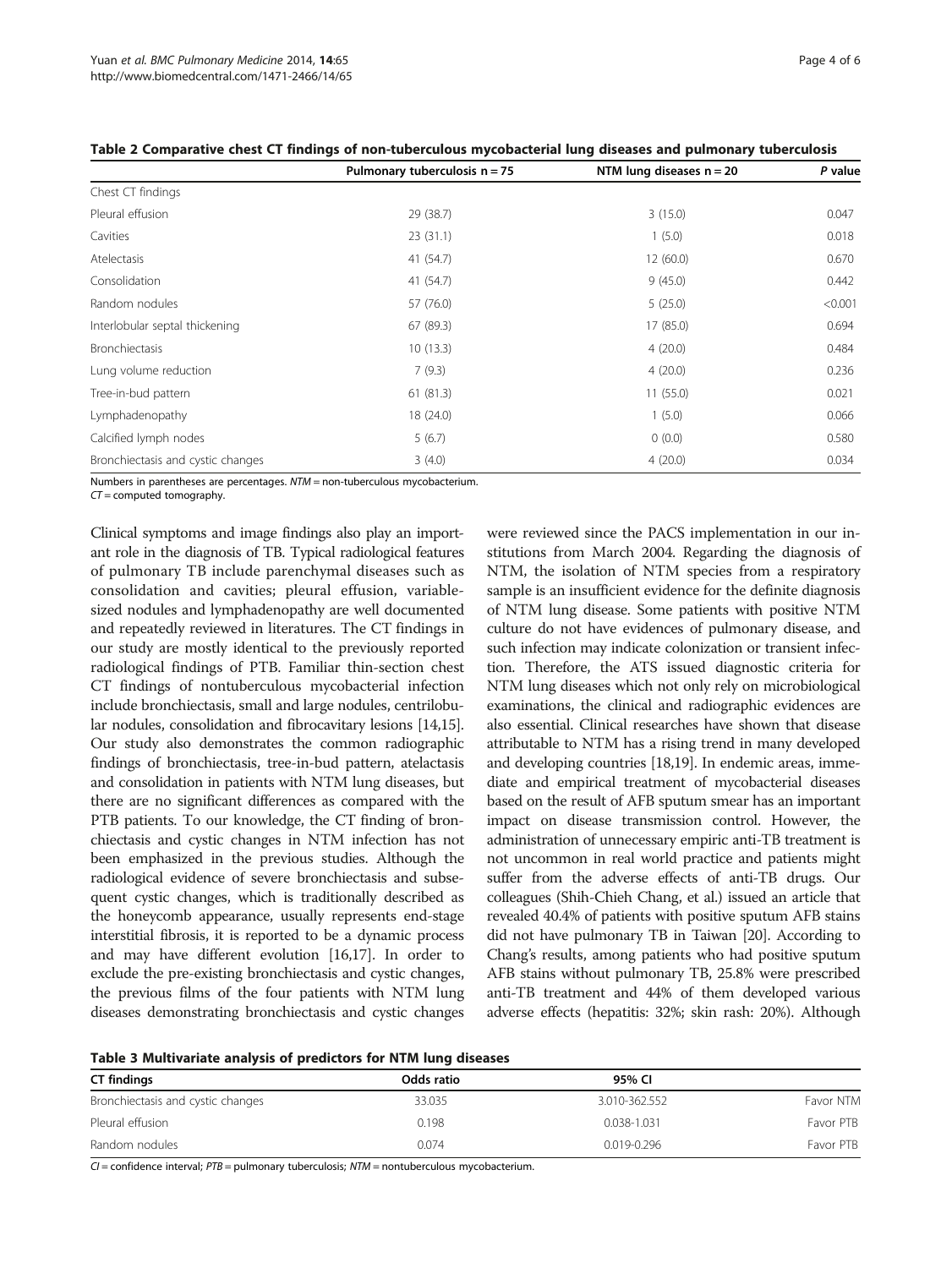<span id="page-4-0"></span>the adverse effects were usually not lethal, however, they did cause unnecessary harm. Our study provides radiographic evidence that chest CT finding of the bronchiectasis and cystic changes is statistically a strong indicator of NTM disease in patients with AFB smear-positive sputum. This characteristic CT feature is helpful to distinguish NTM from PTB in patients with equivocal clinical symptoms and pending culture results. Considering our results, physicians can make more precise decisions to initiate empiric anti-TB treatment and avoid unnecessary adverse effects on patients with final diagnoses of NTM lung diseases.

Our study had several limitations that are worth noting. Not all the AFB smear-positive patients with NTM lung diseases underwent chest CT. It was likely that the study was biased toward patients with severe infection who warranted further CT scans evaluation. In all cases, CT scans were obtained within 3 months of AFB smear tests. Some AFB smear-positive patients had received empirical anti-TB drugs. The CT findings in patients with actual PTB diagnoses might show improvement and somewhat not identical to the typical features of pulmonary TB. Finally, although there was a strong association of random nodules in PTB as well as bronchiectasis and cystic changes in NTM-LD statistically, the conclusions drawn by our statistical results needed a large-scale analysis to be confirmed.

#### Conclusions

Our results suggest that pulmonary tuberculosis and NTM lung diseases can usually be distinguished by assessing the CT findings of nodules in patients with PTB as well as bronchiectasis and cystic changes with NTM. The CT distinction between these two mycobacterial infections may help radiologists and physicians to know the most likely diagnoses in AFB-smear positive patients and avoid unnecessary adverse effects and costs of anti-TB drugs in endemic areas.

#### Competing interests

The authors declare that they have no competing interests.

#### Authors' contribution

MKY and CYC contributed equally to this work. MKY: study conception, design, and collection of data. CYC: drafting, submit and revise the manuscript. SCC: analysis and interpretation of data. PHT: study conception, design. Y-ML: acquisition and collection of data. JWH: acquisition and collection of data. All authors read and approved the final manuscript. All of the authors had access to the data and played a role in the writing this manuscript.

#### Author details

<sup>1</sup>Department of Radiology, National Yang-Ming University Hospital, Yilan, Taiwan. <sup>2</sup>Faculty of Medicine, School of Medicine, National Yang-Ming University, Taipei, Taiwan. <sup>3</sup>Department of Chest Medicine, Far Eastern Memorial Hospital, Taipei, Taiwan. <sup>4</sup>Department of Internal Medicine, National Yang-Ming University Hospital, #152, Xin-Min Road, Yilan City 260, Taiwan. <sup>5</sup>Department of Laboratory Medicine, National Yang-Ming University Hospital, Yilan, Taiwan. 6 Department of Surgery, National Yang-Ming University Hospital, Yilan, Taiwan.

#### References

- 1. World Health Organization: Global tuberculosis report 2013. [http://www.](http://www.who.int/tb/publications/global_report/en/) [who.int/tb/publications/global\\_report/en/.](http://www.who.int/tb/publications/global_report/en/)
- 2. Blumberg HM, Burman WJ, Chaisson RE, Daley CL, Etkind SC, Friedman LN, Fujiwara P, Grzemska M, Hopewell PC, Iseman MD, Jasmer RM, Koppaka V, Menzies RI, O'Brien RJ, Reves RR, Reichman LB, Simone PM, Starke JR, Vernon AA, American Thoracic Society, Centers for Disease Control and Prevention and the Infectious Diseases Society: American Thoracic Society/ Centers for Disease Control and Prevention/Infectious Diseases Society of America: treatment of tuberculosis. Am J Respir Crit Care Med 2003, 167:603–662.
- 3. World Health Organization: Treatment of tuberculosis: guidelines for national programmes. 4th edition. [http://www.who.int/tb/publications/](http://www.who.int/tb/publications/tb_treatmentguidelines/en/) tb\_treatmentquidelines/en/.
- 4. Tuberculosis Division, International Union against Tuberculosis and Lung Disease: Tuberculosis bacteriology-priorities and indications in high prevalence countries: position of the technical staff of the tuberculosis division of the International Union against Tuberculosis and Lung Disease. Int J Tuberc Lung Dis 2005, 9:355–361.
- 5. Maiga M, Siddiqui S, Diallo S, Diarra B, Traoré B, Shea YR, Zelazny AM, Dembele BP, Goita D, Kassambara H, Hammond AS, Polis MA, Tounkara A: Failure to recognize nontuberculous mycobacteria leads to misdiagnosis of chronic pulmonary tuberculosis. PLoS One 2012, 7:e36902.
- 6. American Thoracic Society: Diagnostic standards and classification of tuberculosis in adults and children. Am J Respir Crit Care Med 2000, 161:1376–1395.
- 7. Woodring JH, Vandiviere HM: Pulmonary disease caused by nontuberculous mycobacteria. J Thorac Imaging 1990, 5:64–76.
- 8. Marras TK, Daley CL: Epidemiology of human pulmonary infection with nontuberculous mycobacteria. Clin Chest Med 2002, 23:553–567.
- 9. Marras TK, Chedore P, Ying AM, Jamieson F: Isolation prevalence of pulmonary non-tuberculous mycobacteria in Ontario, 1997–2003. Thorax 2007, 62:661–666.
- 10. Jeong YJ, Lee KS, Koh WJ, Han J, Kim TS, Kwon OJ: Nontuberculous mycobacterial pulmonary infection in immunocompetent patients: comparison of thin-section CT and histopathologic findings. Radiology 2004, 231:880–886.
- 11. Sun JR, Lee SY, Perng CL, Lu JJ: Detecting mycobacterium tuberculosis in bactec MGIT 960 cultures by inhouse IS6110-based PCR assay in routine clinical practice. J Formos Med Assoc 2009, 108:119–125.
- 12. Tarshis MS, Kinsella PC, Parker MV, Blood media for the cultivation of Mycobacterium tuberculosis: VII: Comparison of blood agar-penicillin and lowenstein-jensen media under routine diagnostic conditions. J Bacteriol 1953, 66:448–452.
- 13. Diagnosis and treatment of disease caused by nontuberculous mycobacteria: This official statement of the American Thoracic Society was approved by the Board of Directors, March 1997. Medical section of the American Lung Association. Am J Respir Crit Care Med 1997, 156:S1–S25.
- 14. Griffith DE, Aksamit T, Brown-Elliott BA, Catanzaro A, Daley C, Gordin F, Holland SM, Horsburgh R, Huitt G, Iademarco MF, Iseman M, Olivier K, Ruoss S, von Reyn CF, Wallace RJ Jr, Winthrop K, ATS Mycobacterial Diseases Subcommittee; American Thoracic Society; Infectious Disease Society of America: An official ATS/IDSA statement: diagnosis, treatment, and prevention of non-tuberculous mycobacterial diseases. Am J Respir Crit Care Med 2007, 175:367-416.
- 15. Hollings NP, Wells AU, Wilson R, Hansell DM: Comparative appearances of nontuberculous mycobacteria species: a CT study. Eur Radiol 2002, 12:2211–2217.
- 16. Lee HY, Lee KS, Jeong YJ, Hwang JH, Kim HJ, Chung MP, Han J: High-resolution CT findings in fibrotic idiopathic interstitial pneumonias with little honeycombing: serial changes and prognostic implications. AJR Am J Roentgenol 2012, 199:982–989.
- 17. Mineo G, Ciccarese F, Attinà D, Di Scioscio V, Sciascia N, Bono L, Rocca A, Stella F, Zompatori M: Natural history of honeycombing: follow-up of patients with idiopathic pulmonary fibrosis treated with single-lung transplantation. Radiol Med 2013, 118:40–50.
- 18. Fowler SJ, French J, Screaton NJ, Foweraker J, Condliffe A, Haworth CS, Exley AR, Bilton D: Nontuberculous mycobacteria in bronchiectasis: prevalence and patient characteristics. Eur Respir J 2006, 28:1204-1210.